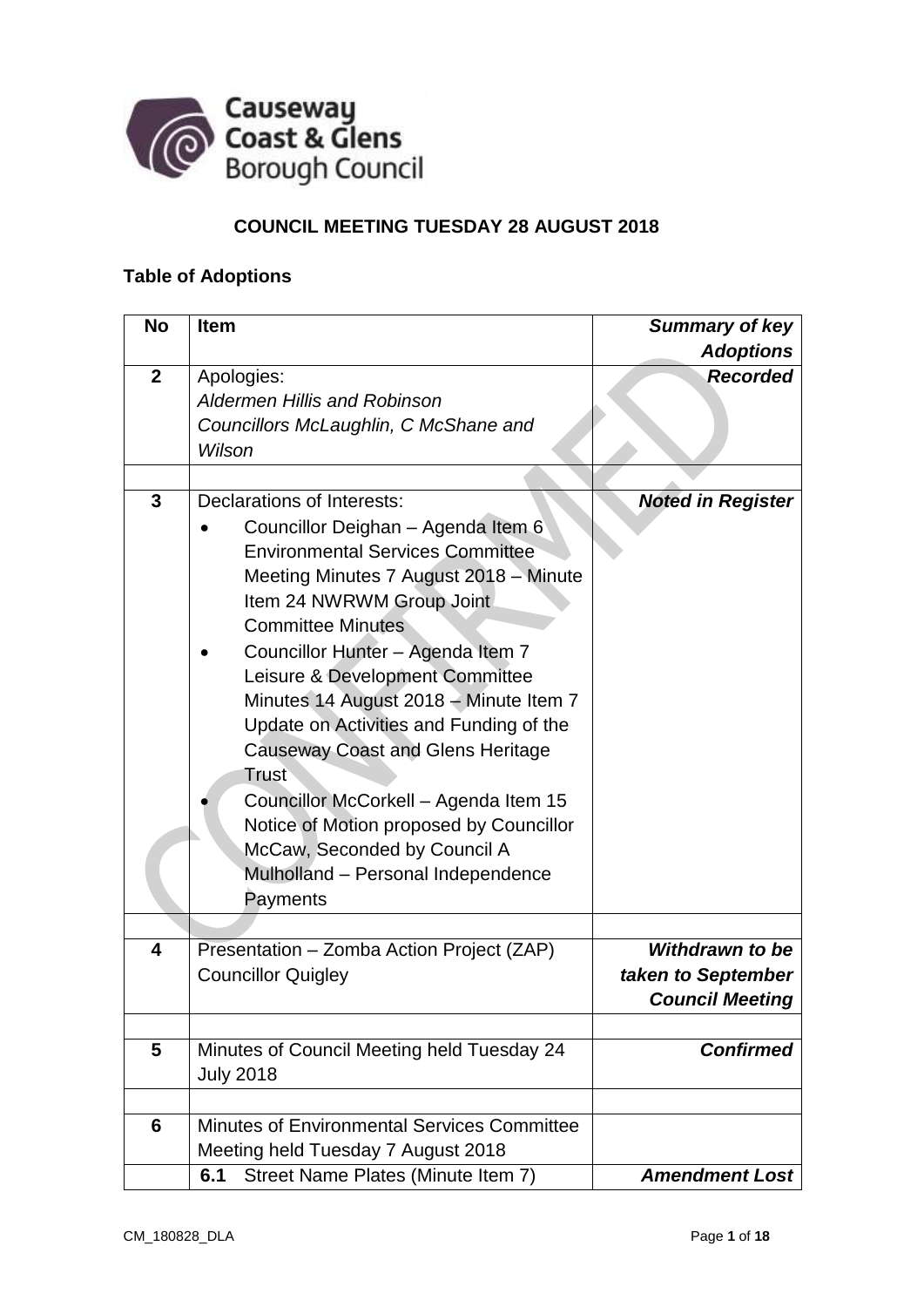|                |      |                                          | <b>Director of ES to</b>    |
|----------------|------|------------------------------------------|-----------------------------|
|                |      |                                          | bring back cost of          |
|                |      |                                          | replacing all signs         |
|                | 6.2  | Affordable warmth Scheme Funding -       | <b>Information</b>          |
|                |      | Service Level Agreement (Minute Item 8)  |                             |
|                | 6.3  | Adoption of the Minutes                  | <b>Adopted</b>              |
|                |      |                                          |                             |
| $\overline{7}$ |      | Minutes of Leisure and Development       |                             |
|                |      | Committee Meeting held Tuesday 14 August |                             |
|                | 2018 |                                          |                             |
|                | 7.1  | CCTV -(Minute Item 5)                    | <b>Noted</b>                |
|                |      | Correction to the wording of the agreed  |                             |
|                |      | recommendation                           |                             |
|                | 7.2  | <b>Draft Play Investment Strategy</b>    | <b>Updated list of</b>      |
|                |      | (Minute Item 6)                          | <b>Capital Projects and</b> |
|                |      |                                          | <b>Environmental</b>        |
|                |      |                                          | <b>Services Projects to</b> |
|                |      |                                          | be brought back             |
|                | 7.3  |                                          | <b>None</b>                 |
|                |      | <b>BID Process (Minute Item 4)</b>       |                             |
|                | 7.4  | Notice of Motion proposed by Councillor  | <b>None</b>                 |
|                |      | Stevenson, Seconded by Alderman          |                             |
|                |      | Campbell (Minute Item 13)                |                             |
|                | 7.5  | Notice of Motion proposed by Councillor  | <b>Motion lost, no</b>      |
|                |      | Stevenson, Seconded by Alderman          | seconder                    |
|                |      | Campbell (Minute Item 14)                |                             |
|                | 7.6  | <b>Adoption of the Minutes</b>           | <b>Adopted including</b>    |
|                |      |                                          | correction to wording       |
|                |      |                                          | of recommendation           |
|                |      |                                          | at Item 7.1 above           |
|                |      |                                          |                             |
| 8              |      | Minutes of Corporate Policy & Resources  |                             |
|                |      | Committee Meeting held Tuesday 21 August |                             |
|                | 2018 |                                          |                             |
|                | 8.1  | Legal Services (Minute Item 17)          | <b>CE</b> to look into      |
|                |      |                                          | system of career            |
|                |      |                                          | progression for             |
|                |      |                                          | <b>Council Solicitors</b>   |
|                |      |                                          | and employing               |
|                |      |                                          | young graduate              |
|                |      |                                          | solicitors                  |
|                | 8.2  | Notice of Motion Proposed by Councillor  | <b>Motion lost, no</b>      |
|                |      | Stevenson, Seconded by Alderman          | seconder                    |
|                |      | Campbell (Minute Item 15)                |                             |
|                | 8.3  | Adoption of the Minutes                  | <b>Adopted</b>              |
|                |      |                                          |                             |
|                |      |                                          |                             |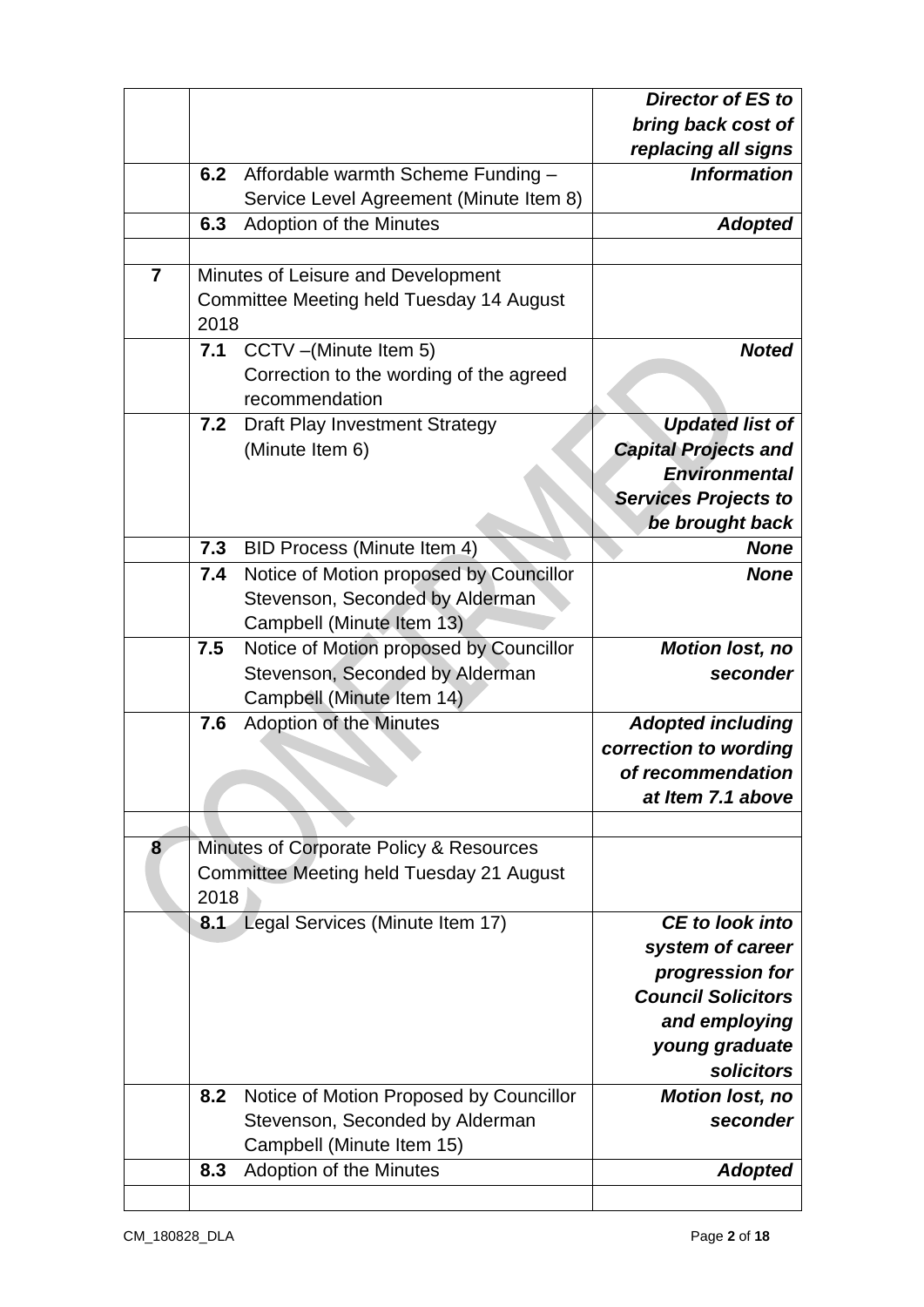| 9  | Matters for reporting to Partnership Panel -                 | <b>None</b>  |
|----|--------------------------------------------------------------|--------------|
|    | <b>Local Government Side</b>                                 |              |
|    |                                                              |              |
| 10 | Conferences                                                  | <b>None</b>  |
|    | NILGA 2018 Annual Conference,                                | <b>Noted</b> |
|    | Exhibition & Gala Awards to be held on                       |              |
|    | Thursday 11 October 2018 in the                              |              |
|    | <b>Armagh City Hotel</b>                                     |              |
|    |                                                              |              |
| 11 | Correspondence                                               | <b>None</b>  |
|    | Derry City and Strabane District Council                     | <b>Noted</b> |
|    | - Marie Curie and Motor Neurone                              |              |
|    | Disease Association - Personal                               |              |
|    | Independence Payments (PIP) in                               |              |
|    | Northern Ireland (11 July 2018)                              |              |
|    | Derry City and Strabane District Council                     |              |
|    | - Use of Medical Cannabis                                    |              |
|    | (11 July 2018)                                               |              |
|    | Department of Health - Annual Progress                       |              |
|    | Report (10 August 2018)                                      |              |
|    | Northern Ireland Commissioner for                            |              |
|    | Children and Young People and Local                          |              |
|    | <b>Government Policy Division (NICCY)</b>                    |              |
|    | <b>Department for Communities;</b>                           |              |
|    | <b>Community Planning Conference Report</b>                  |              |
|    | - Co-Operation in Community Planning;                        |              |
|    | Working with Children and Young People                       |              |
|    | (13 August 2018)                                             |              |
|    |                                                              |              |
| 12 | <b>Consultation Schedule</b>                                 |              |
|    | Devolution within Northern Ireland;                          | <b>Noted</b> |
|    | <b>Consultation for Member Councils 31</b>                   |              |
|    | July 2018 - 30 September 2018                                |              |
|    | preparedness and Response                                    |              |
|    |                                                              |              |
|    | Northern Ireland Audit Office; The Code                      |              |
|    | of Data Matching Practice of the                             |              |
|    | <b>Comptroller and Audit General for</b><br>Northern Ireland |              |
|    |                                                              |              |
|    | Department for Justice; Proposals to                         |              |
|    | <b>Extend the Unduly Lenient Sentence</b>                    |              |
|    | Scheme                                                       |              |
|    | Northern Ireland Housing Executive;                          |              |
|    | <b>Draft Community Involvement Strategy</b>                  |              |
|    | Report 2018-2023                                             |              |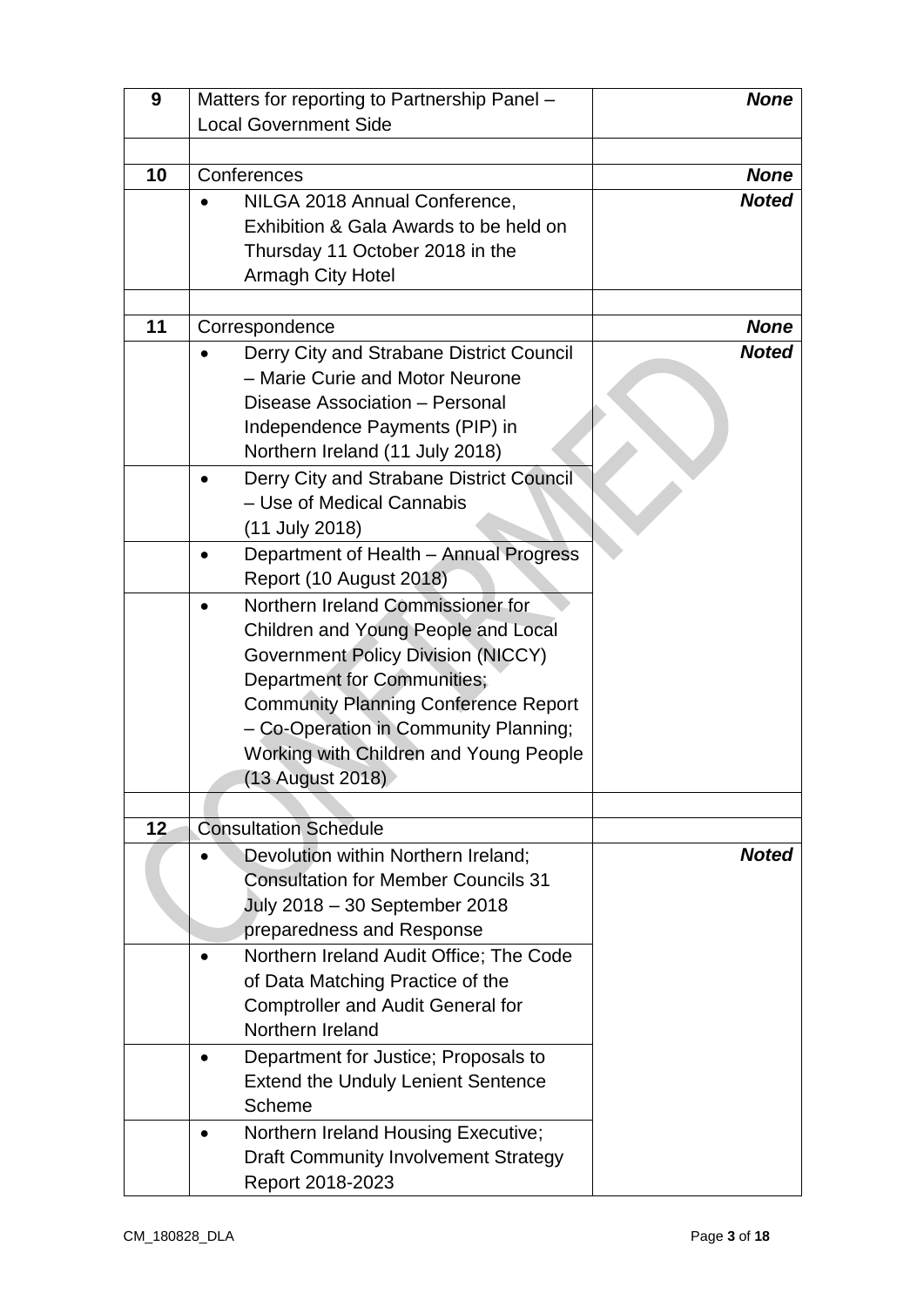| 13 | <b>Seal Documents</b>                                                  |                             |
|----|------------------------------------------------------------------------|-----------------------------|
|    | 13.1 Grave Registry Certificates, Coleraine,                           | <b>Seal affixed</b>         |
|    | Ballywillan, Agherton and Portstewart                                  |                             |
|    | Cemeteries (No's 4667-4676 inclusive)                                  |                             |
|    | 13.2 Grave Registry Certificates, Ballymoney                           |                             |
|    | Cemetery (No 2937)                                                     |                             |
|    | 13.3 Performance Bond - McLaughlin &                                   |                             |
|    | Harvey Ltd and Causeway Coast and                                      |                             |
|    | Glens Borough Council (reference ES                                    |                             |
|    | 180206)                                                                |                             |
|    | 13.4 Deed of Dedication between Cushendun                              |                             |
|    | <b>Building Preservation Trust and</b>                                 |                             |
|    | <b>Causeway Coast and Glens Borough</b>                                |                             |
|    | Council (reference L&D 170214)                                         |                             |
|    | 13.5 Planning Agreement received for<br>LA01/2016/1157/F (reference PC |                             |
|    | 180228 reconvened 180312)                                              |                             |
|    | 13.6 Draft Easement/Right of Way at                                    | <b>Deferred to</b>          |
|    | Reservoir Road, Corkey, Loughguile,                                    | <b>September Council</b>    |
|    | Ballymoney (reference L&PSC 180627)                                    | <b>Meeting</b>              |
|    |                                                                        |                             |
| 14 | Notice of Motion proposed by Councillor                                | <b>Referred to</b>          |
|    | Stevenson, seconded by Alderman Campbell                               | <b>Corporate Policy and</b> |
|    |                                                                        | <b>Resources</b>            |
|    | "That this Council determine that the top ten                          | <b>Committee</b>            |
|    | capital projects decided by Members under                              | <b>Legal opinion to be</b>  |
|    | each department head be completed by the                               | sought in the interim       |
|    | end of the next Council term and that a                                | period                      |
|    | workshop is held and a scheme agreed by                                |                             |
|    | March 2019, to bring the Riverside Park in                             |                             |
|    | Ballymoney up to a high standard, with work                            |                             |
|    | to be completed by 2021 and the necessary                              |                             |
|    | provision made for its upkeep going into the                           |                             |
|    | future. That Standing Orders are waived                                |                             |
|    | regarding this decision so that it cannot be                           |                             |
|    | rescinded by any new motion brought at any                             |                             |
|    | time, except by the agreement of 80% of its                            |                             |
|    | Members."                                                              |                             |
|    |                                                                        |                             |
| 15 | Notice of Motion proposed by Councillor                                | Withdrawn                   |
|    | McCaw, seconded by Councillor A Mulholland                             | Deferred to                 |
|    |                                                                        | <b>September Council</b>    |
|    | "This Council notes the importance of                                  | <b>Meeting</b>              |
|    | Personal Independence Payments to                                      |                             |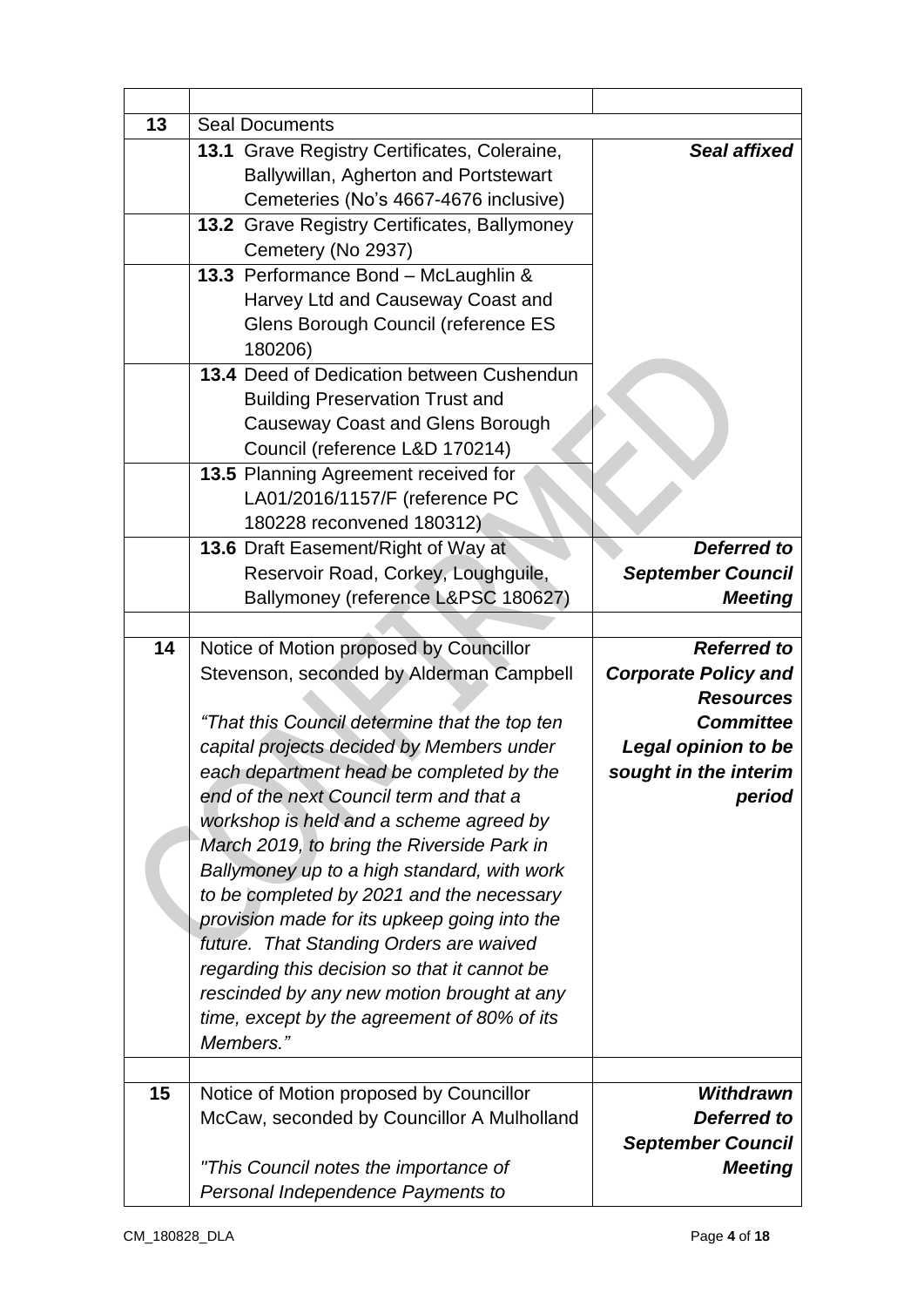*sustaining and maintaining the lives of many across Northern Ireland; notes with concern the many issues associated with undergoing of assessments and the stress they can bring upon individuals; is concerned at the fall in figures of those receiving the benefit and the impact this is having on their lives; notes the link that exists between the drop in support provided and the "20m rule" for the highest rate of PIP mobility support as highlighted by "PIP - A Step Too Far" published by the MS Society; and will write to the Minister for Work and Pensions to urgently review the 20m rule and engage with key stakeholders to find a more appropriate alternative."*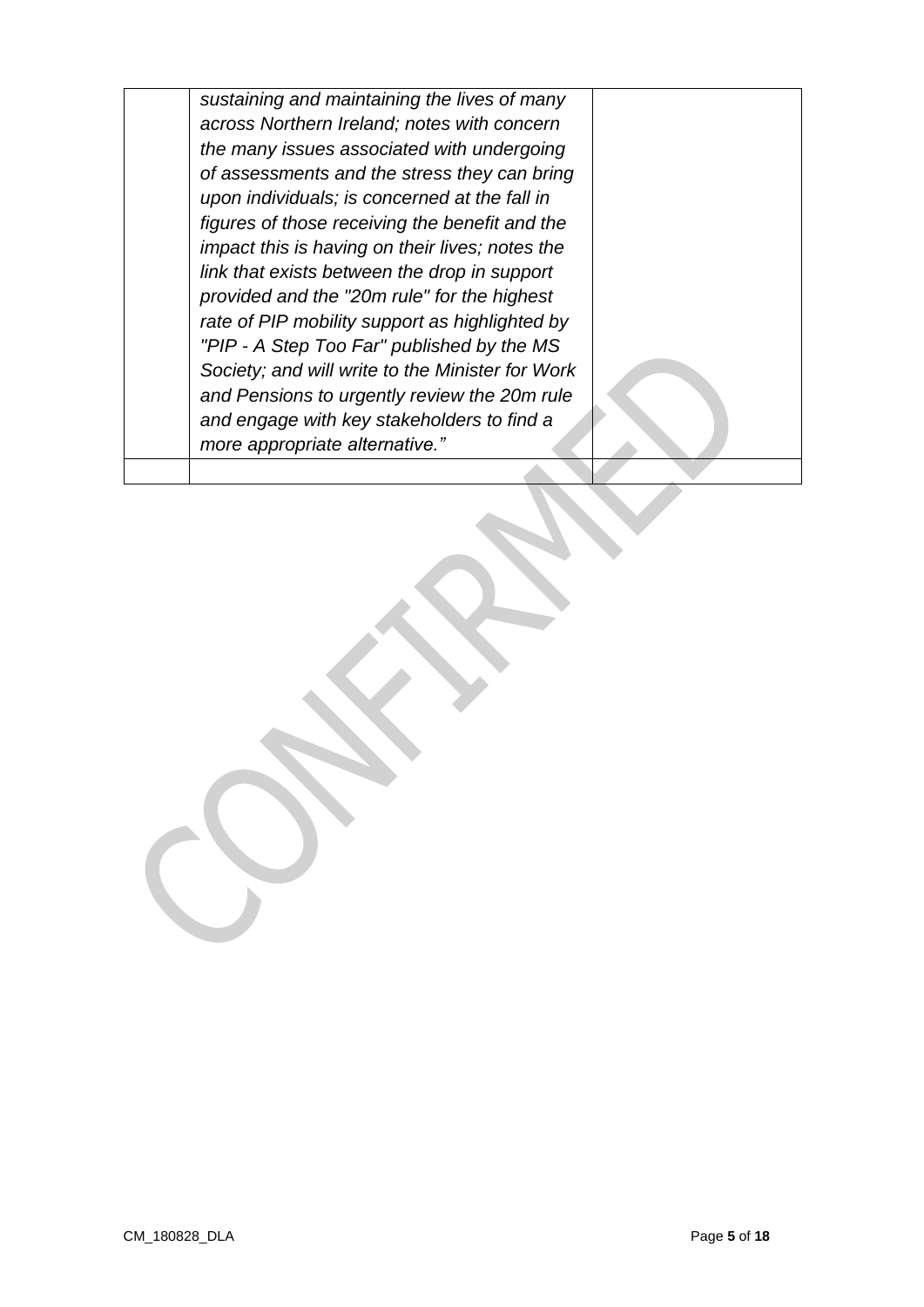### **MINUTES OF THE PROCEEDINGS OF THE MEETING OF THE COUNCIL HELD IN CIVIC HEADQUARTERS, COLERAINE ON TUESDAY 28 AUGUST 2018 AT 7:00 PM**

| In the Chair            | : Councillor Chivers                                                                                                                                                                                                                                                                                                     |
|-------------------------|--------------------------------------------------------------------------------------------------------------------------------------------------------------------------------------------------------------------------------------------------------------------------------------------------------------------------|
|                         | <b>Members Present :</b> Aldermen Campbell, Cole, Finlay, King and<br>S McKillop                                                                                                                                                                                                                                         |
|                         | Councillors Baird, Beattie, Blair, Callan, Clarke,<br>Deighan, Douglas, Duddy, Fielding, Harding, Holmes,<br>Hunter, Knight-McQuillan, Loftus, McCandless,<br>McCorkell, McGurk, McGlinchey, MA McKillop,<br>McLean, P McShane, A Mulholland, K Mulholland,<br>Nicholl, Quigley, Stevenson and Watton                    |
| <b>Officers Present</b> | : D Jackson, Chief Executive<br>R Baker, Director of Leisure & Development<br>A McPeake, Director of Environmental Services<br>D Wright, Chief Finance Officer<br>T Vauls, Car Parks Manager<br>E Keenan, Council Solicitor<br>W McCullough, Head of Sport and Wellbeing<br>D Allen, Committee & Member Services Officer |

Press (1 No)

# **1. THE MAYORS BUSINESS**

The Mayor opened the meeting by welcoming Elected Members, Officers, the public and press to the meeting.

She addressed the meeting as follows:

*"Good evening everyone and welcome to our full Council Meeting for August.*

*It is very hard to believe we are approaching the start of September. It has been a wonderful summer and I have had a busy but thoroughly enjoyable month of August.* 

*Earlier this month, I was delighted to host a civic reception for local participants and coaches of this year's Special Olympics. It was an*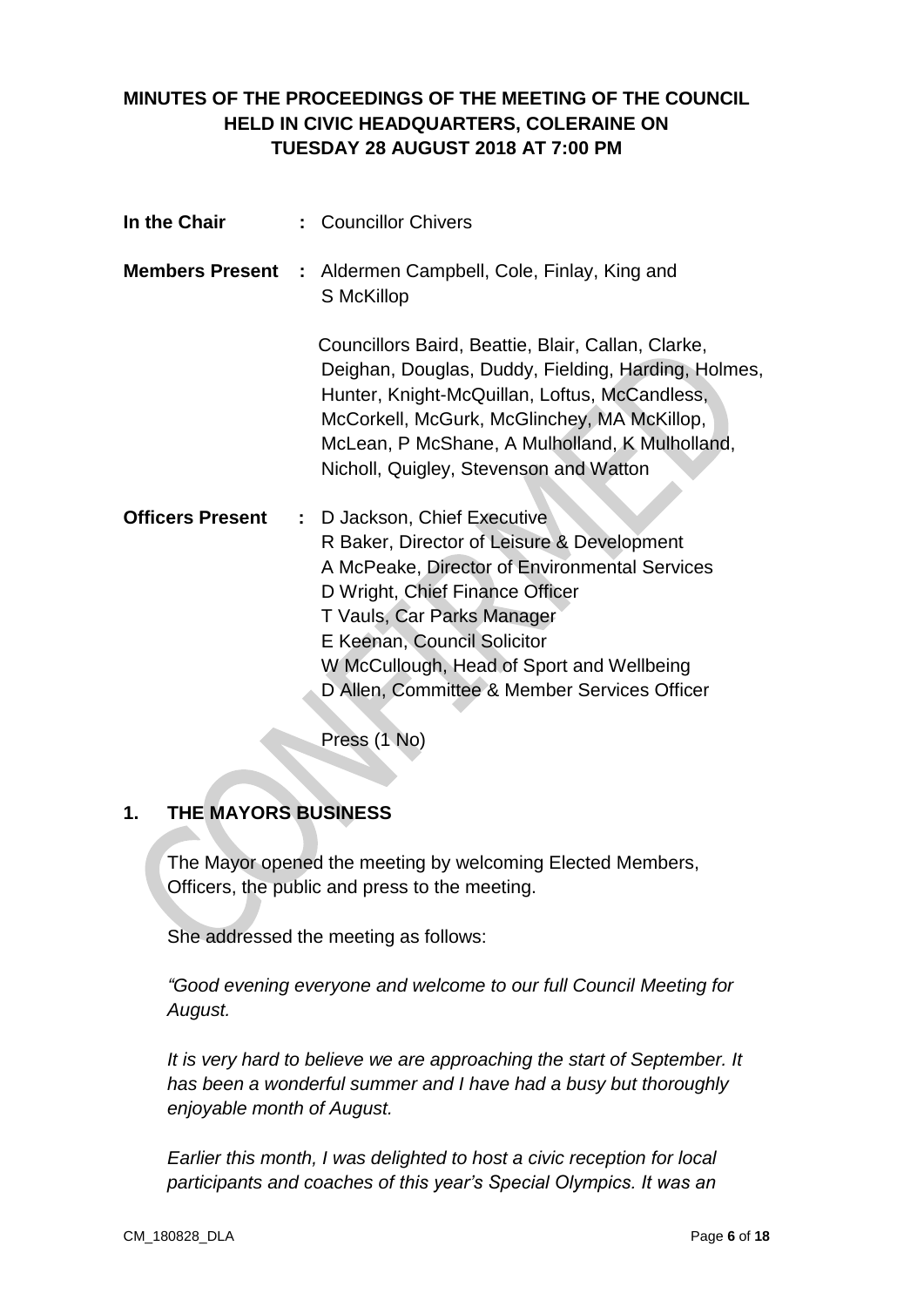*honour to meet the young athletes and get the chance to congratulate them on their success whilst admiring the many medals that they won. The young people are wonderful ambassadors for the Causeway Coast and Glens Borough Council area and I thoroughly enjoyed my afternoon with them.*

*This month also saw the return of the Heart of the Glens Festival and I spent a wonderful evening at the Dalriada Sounds concert. The unique event was set in the beautiful surroundings of The Church of Ireland and contained music, poetry and song of Irish and Scottish origin.*

*I had the pleasure of visiting a very special lady on her 103rd birthday earlier in the month. It was a very humbling experience to meet and celebrate with Beattie Taylor in Madelayne Court Care Home in Portstewart. I hope she had a wonderful birthday and wish her continued health and happiness.*

*I had a very enjoyable weekend carrying out my duties as Mayor of Causeway Coast and Glens Borough Council. On Saturday morning, I supported and led a very successful incubator push fundraising event for TinyLife, my chosen charity for the year. Offering important support to families of premature babies, it is a charity very close to my heart. My Just giving page is still open for donations and I would encourage you all to show some support.*

*The Ould Lammas Fair was where I spent the most part of my weekend. The atmosphere, heavy horse parade and endless supplies of yellow man and dulse were just some of my highlights of a very successful event. I want to congratulate everyone involved and thank the people of Ballycastle for showcasing their town so well.* 

*Looking ahead to September, I have another busy month planned and I'm very much looking forward to continuing to represent Causeway Coast and Glens Borough Council. Next week is the Portrush Air Show and I wish everyone all the success as I will be unable to attend and hopefully good weather will prevail. The Deputy Mayor will be in attendance at this event.*

*I would like to congratulate the County Antrim under 16 Camogie team who won the All Ireland Championships."*

### **2. APOLOGIES**

Apologies were recorded for Aldermen Hillis and Robinson, Councillors McLaughlin, C McShane and Wilson.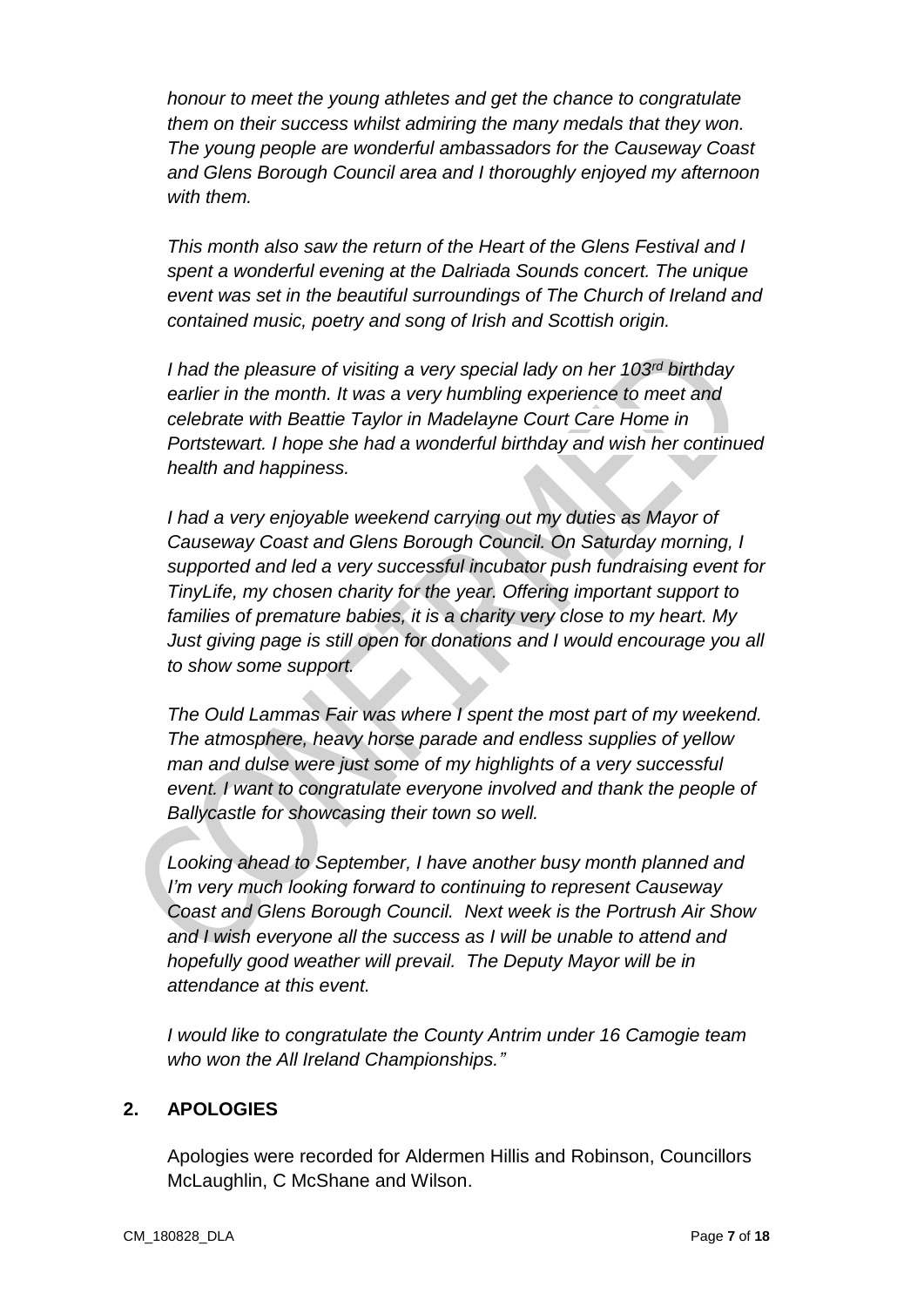It was recorded that Councillors MA McKillop, A Mulholland, Loftus and Quigley would be arriving late.

### **3. DECLARATIONS OF MEMBERS' INTERESTS**

Declarations of Interest were recorded for the following:

- Councillor Deighan Agenda Item 6 Environmental Services Committee Meeting Minutes 7 August 2018 – Minute Item 24 NWRWM Group Joint Committee Minutes
- Councillor Hunter Agenda Item 7 Leisure & Development Committee Meeting Minutes 14 August 2018 – Minute Item 7 Update on Activities and Funding of the Causeway Coast and Glens Heritage Trust
- Councillor McCorkell Agenda Item 15 Notice of Motion proposed by Councillor McCaw, Seconded by Council A Mulholland – Personal Independence Payments

Alderman S McKillop wished it to be noted that should a planning application be discussed from the Land and Property Minutes Members who sit on the Planning Committee would need to declare an interest.

# **4. PRESENTATION – ZOMBA ACTION PROJECT (ZAP) – COUNCILLOR QUIGLEY**

This item was withdrawn from the Agenda to be presented at the September Council Meeting.

# **5. MINUTES OF COUNCIL MEETING HELD TUESDAY 24 JULY 2018**

Proposed by Councillor Baird Seconded by Alderman King and

**AGREED –** that the Minutes of the Council Meeting held Tuesday 24 July 2018, be confirmed as a correct record.

### **6. MINUTES OF ENVIRONMENTAL SERVICES COMMITTEE MEETING HELD TUESDAY 7 AUGUST 2018**

Alderman Finlay presented the Minutes and proposed their adoption.

#### **Matters Arising:**

### **6.1 Street Name Plates (Minute Item 7)**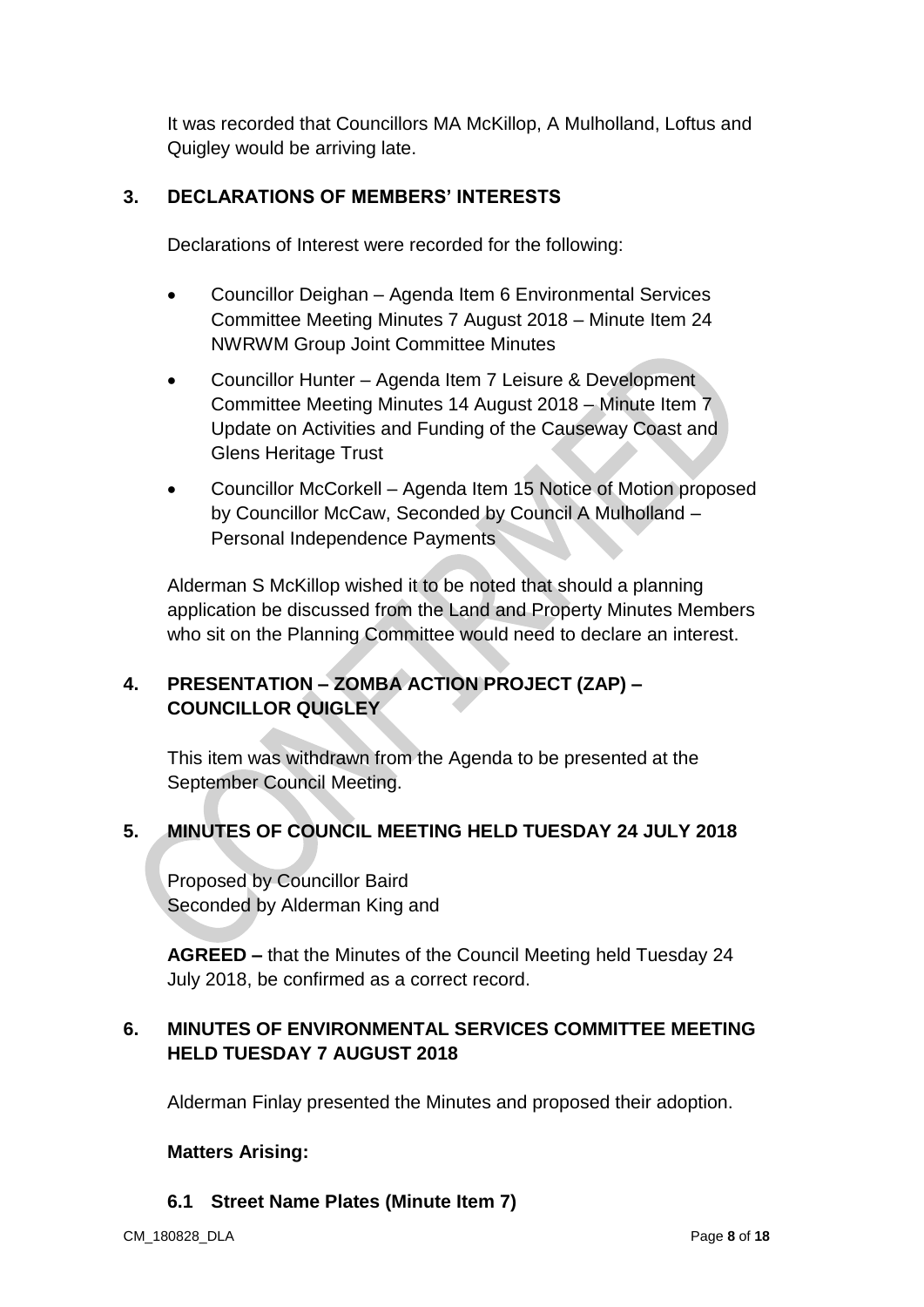Councillor K Mulholland stated that he was not opposed to new road nameplate signs but was concerned with the proposed cost and indicated that the money would be better spent on front line services.

#### **Amendment**

Proposed by Councillor K Mulholland Seconded by Councillor Nicholl

- to recommend that Council defer the replacement of existing signs to incorporate townland names until after the rates had been set for 2019.

The Director of Environmental Services clarified that the agreed recommendation was that Council would add the townland names to road nameplate signs as and when they were required, to be replaced using Example C which was agreed on the night.

In answer to a query from Councillor K Mulholland the Director of Environmental Services confirmed that there would be an additional £30 charge per sign to cut the townland name onto existing signs.

He also confirmed that approximately 30-40 signs would be replaced annually, but it could vary from year to year, and that there were approximately 10-15 pending replacement.

Alderman Cole stated that the cost to add a townland name onto existing signs would be frugal in comparison to totally replacing all signs.

The Director of Environmental Services informed Members that he would bring back costs associated with the replacement of signs.

Councillor K Mulholland requested a recorded vote.

- For: Councillors Chivers, McGlinchey, McGurk, P McShane,
- (6) K Mulholland and Nicholl.
- Against: Aldermen: Campbell, Cole, Finlay, King and S McKillop (21) Councillors: Baird, Beattie, Blair, Callan, Clarke, Deighan, Douglas, Duddy, Fielding, Harding, Holmes, Hunter, Knight-McQuillan, McCorkell, McLean and Stevenson.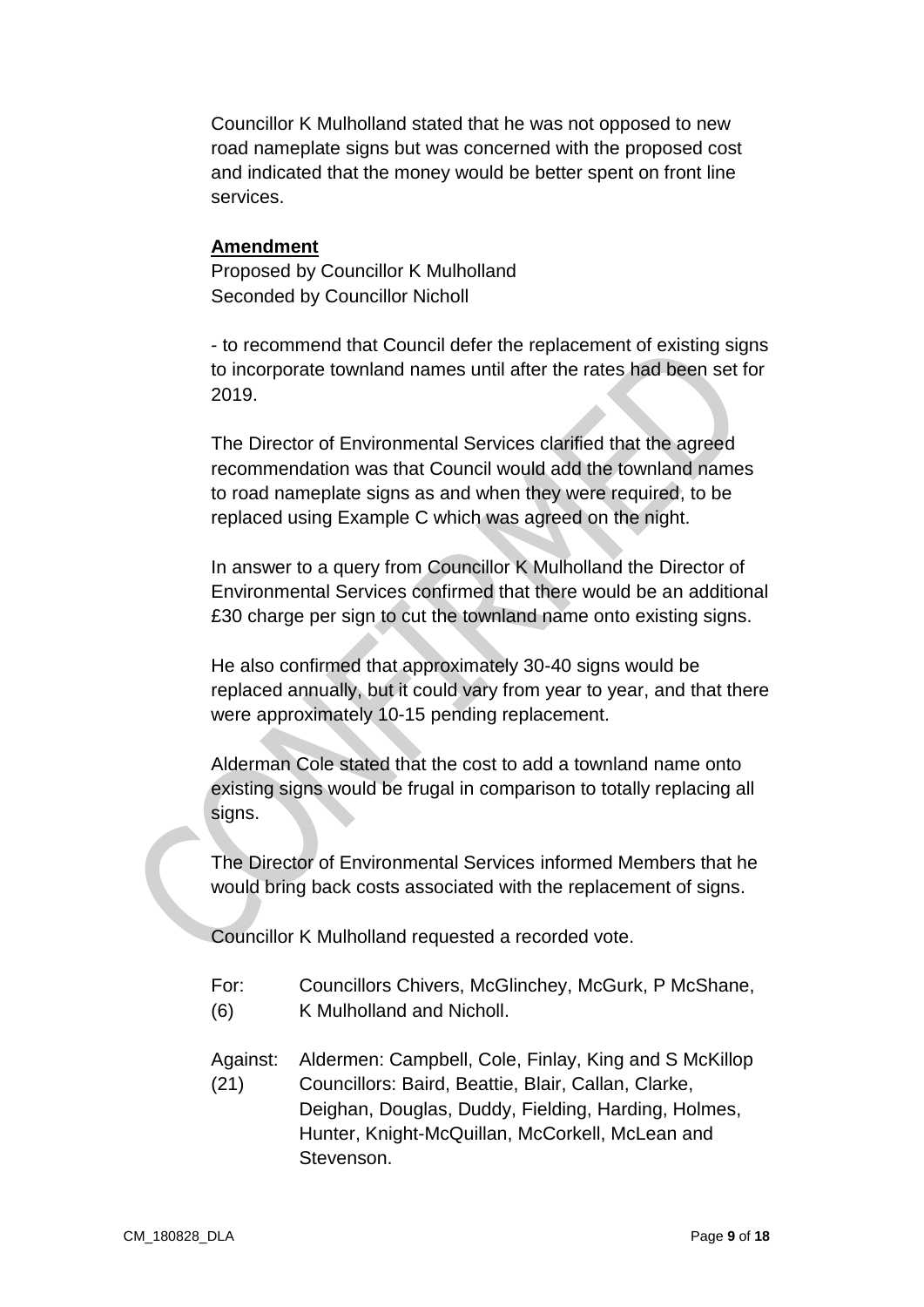Abstain: Councillor Watton (1)

The Chair declared the Amendment to defer the replacement of existing signs to incorporate townland names until after the rates had been set for 2019 **lost**.

### **6.2 Affordable Warmth Scheme Funding – Service Level Agreement (Minute Item 6)**

Councillor Baird was disappointed that funding for this scheme had been reduced whilst there had been an increase in demand and a 14% rise in fuel prices had been projected for the year ahead.

She welcomed the news that the Department for Communities (DfC) are currently reviewing the delivery model for this scheme.

### **6.3 Adoption of the Minutes**

Proposed by Alderman Finlay Seconded by Councillor Hunter and

**AGREED** – that the Minutes of the Environmental Services Committee meeting held Tuesday 7 August 2018 be adopted and recommendations therein approved.

# **7. MINUTES OF LEISURE & DEVELOPMENT COMMITTEE MEETING HELD TUESDAY 14 AUGUST 2018**

Councillor Holmes presented the Minutes and proposed their adoption.

### **Accuracy of the Minutes**

# **7.1 CCTV Provision (Minute Item 5)**

Councillor Fielding informed the Chair that it was his recollection that at the meeting it was agreed unanimously that Council would defer the decision on the provision of CCTV until the PSNI attended the next Leisure and Development Meeting.

He informed the Chair that the decision should be recorded as:

**AGREED** – to recommend to Council that the decision on CCTV be deferred until co-funding is discussed with the PSNI and that they be invited to attend the next Leisure and Development Committee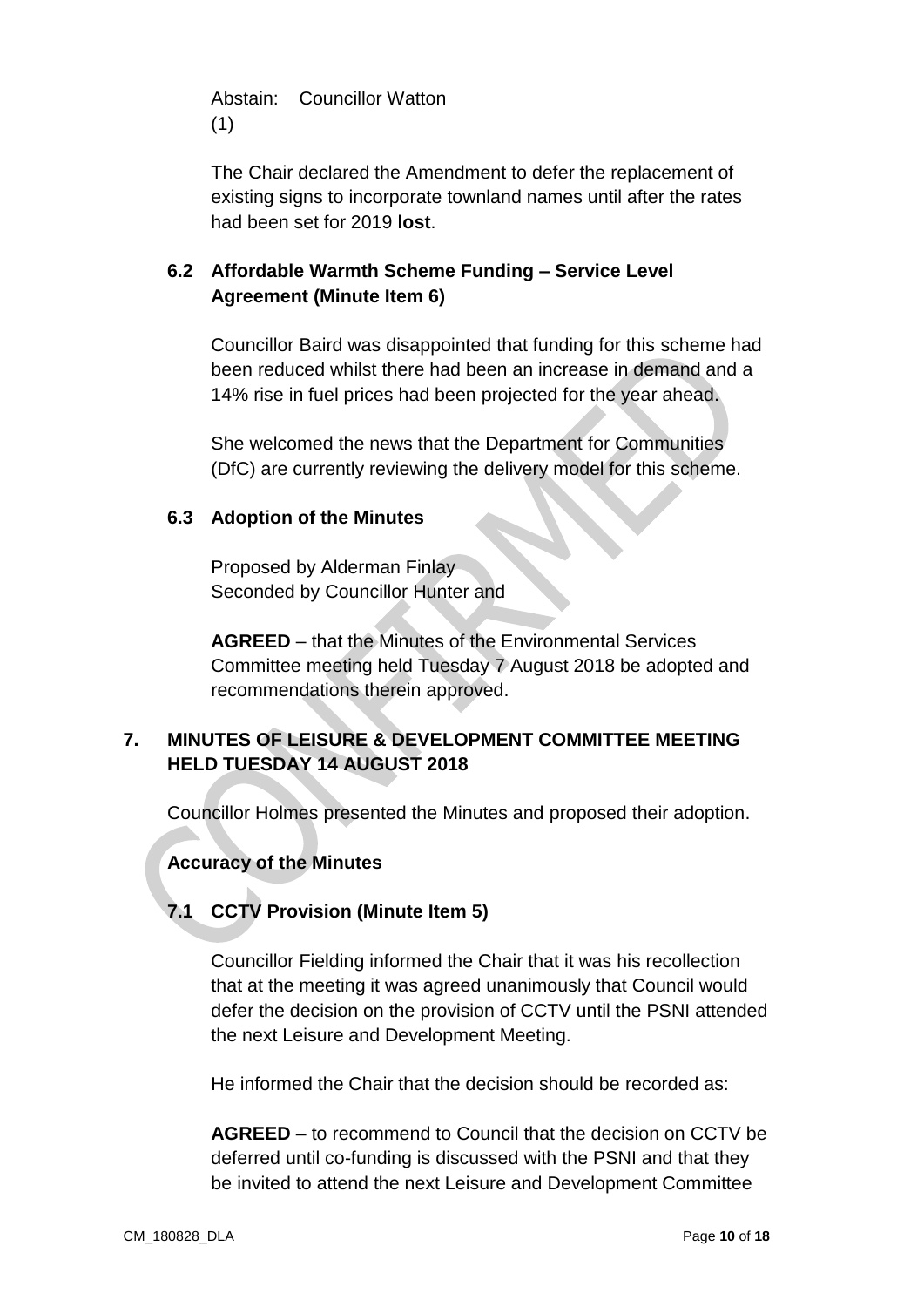meeting to give clarity on statistics and definition of what an 'incident' meant.

The Chief Executive also confirmed that this was his recollection also and that the minute be amended accordingly.

**RESOLVED** – that Minute Item 5 of the Leisure and Development Committee Minutes of 14 August 2018 be amended accordingly.

#### **Matters Arising**

#### **7.2 Draft Play Investment Strategy (Minute Item 6)**

Councillor Duddy informed Members that 2 years had passed since Council agreed to develop a destination or disability Play Park in Limavady and thought that the land issues at this stage would have been resolved and Council would be looking at plans to implement the decision taken.

Councillor Duddy also informed Members that complaints had been received in relation to the play park at Rugby Avenue where water was lying on footpaths, buses and cars parked where they shouldn't be and that the Play Park looked like a ploughed field. He stated that the condition of the play park was a health and safety issue.

The Head of Sport and Wellbeing informed Members that there had been survey monkey's in terms of local consultation with the public, carers, parents and children in relation to the Limavady Play Park, which was to draw to an end at the end of August. Two specific meetings had been scheduled for the Limavady area. She also stated that a number of local organisations were also keen to facilitate the siting of the play park. She stressed that Council has to ensure that the location meets the need.

In relation to Rugby Avenue Play Park the Head of Sport and Wellbeing informed Members that all play parks are inspected and any maintenance or repair requirements are logged onto the system for action by the Estates Department; she would pass on Members concerns to the Estate Work Team in relation to looking at prioritisation of Rugby Avenue.

In response to Councillor Duddy's query in relation to Limavady Play Park the Chief Executive informed Members that there was a need to get the project off the ground by next year and every effort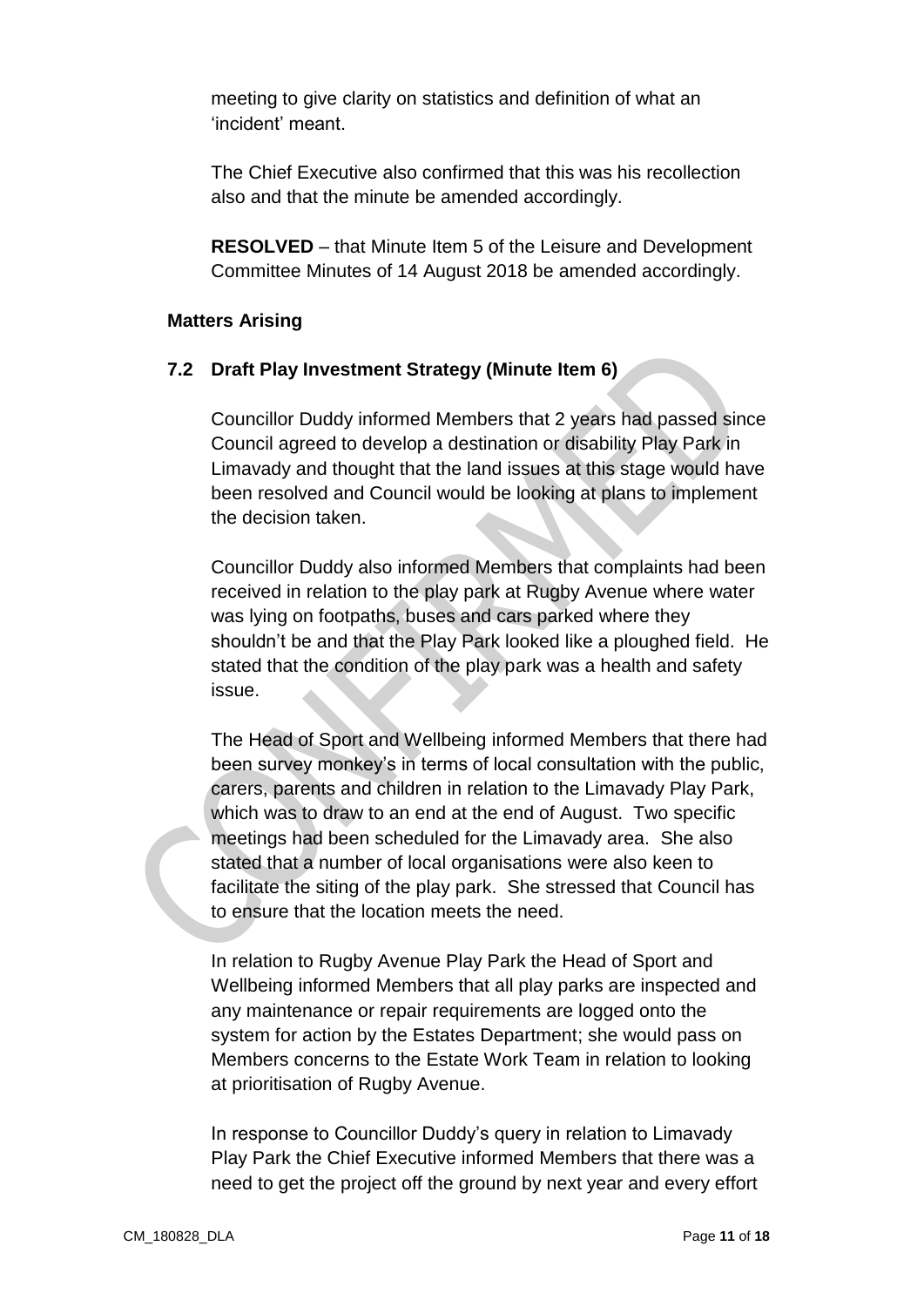would be made to ensure that it progressed as speedily as possible.

The Chief Executive informed Members that he would come back to Council with a project timeframe.

Councillor Knight McQuillan requested a timescale of the Aghadowey Play Park also agreed in the Capital Projects.

The Head of Sport and Wellbeing informed Members that there were issues in relation to the scale of area of Aghadowey and land ownership issues.

The Director of Leisure and Development confirmed that the decision through Council was to consider the business case i.e. the evidence needed to progress accordingly and that it wasn't complete at this moment and that the preferred option could be a partnership approach with a local organisation or school.

The Chief Executive informed Members that 45 Life Capital Projects were ongoing and also a huge list of proposed projects and £17M of regeneration work to be overseen. Officers were stretched.

Alderman S McKillop referred to Ballymoney, Benbradagh, Causeway and the Glens and possible land issues.

The Chief Executive informed Members that an updated list of all Capital Projects would be brought back to Council for Members to see the stage each project had reached and decisions made; this would also include Environmental Services projects. The list and GANT chart for the next 10 years would show Members best estimates of what is happening, when and where.

The Head of Sport and Wellbeing clarified that land issues were a combination of what land Council owned, any public land available, for example through the Housing Executive, and having to purchase land where children are located.

\* Councillor K Mulholland and Councillor McCandless joined the meeting at 7.40pm

In relation to a query raised by Councillor McCorkell regarding Limavady Play Park, The Head of Sport and Wellbeing confirmed that there were numerous proposals and recommendations in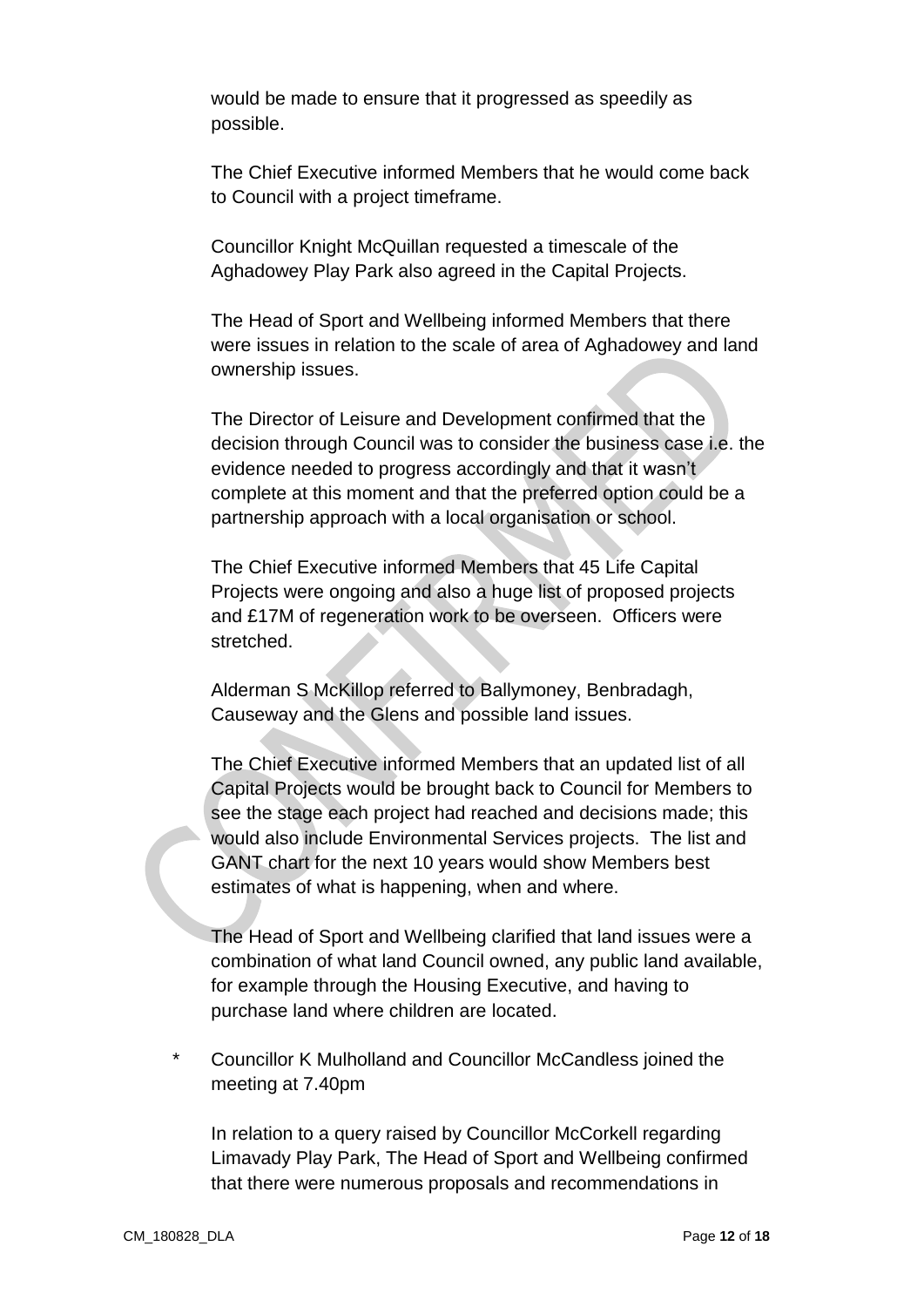terms of play parks and that once the Section 75 Consultation had taken place and Council adopting the strategy, prioritisation will be applied along with costings for Council to make a decision.

Councillor McGlinchey suggested that going forward any concerns or issues in relation to items within the Committee reports should be raised and discussed prior to being brought to Council.

### **7.3 BID Process (Minute Item 4)**

Councillors Harding and Duddy commended officers with regards to the work carried out on this and that it was important for Coleraine that Council was going ahead with this.

Councillors Loftus, Quigley, A Mulholland, MA McKillop and Douglas joined the meeting at 7.45pm.

### **7.4 Notice of Motion proposed by Councillor Stevenson, seconded by Alderman Campbell (Minute Item 13)**

*"That Members of this Council are fully updated in regards to the details of the process leading up and including the transferring of Edward Street Social Centre to NICVA following the Council meeting of Tuesday 22nd May, 2018, during a call in period. That members are also updated as to the process and rationale for rejecting a call in on the decision not to take on ownership".*

Councillor Stevenson wished it to be recorded that he did not give his approval to the process leading up to the actual transfer of Edward Street Social Centre and that he was only accountable for the things he had said or written.

Councillor Stevenson referred to the 41.4 of the Local Government Act (Northern Ireland) 2014:

*'decision' – means a decision of the Council or a Committee of the Council and includes a decision to make a recommendation.*

Councillor Stevenson stated that he was not happy with Council's interpretation of the word *'decision'* and that the rejection of the two call-ins would have a knock-on effect for future call-ins.

### **7.5 Notice of Motion proposed by Councillor Stevenson, seconded by Alderman Campbell (Minute Item 14)**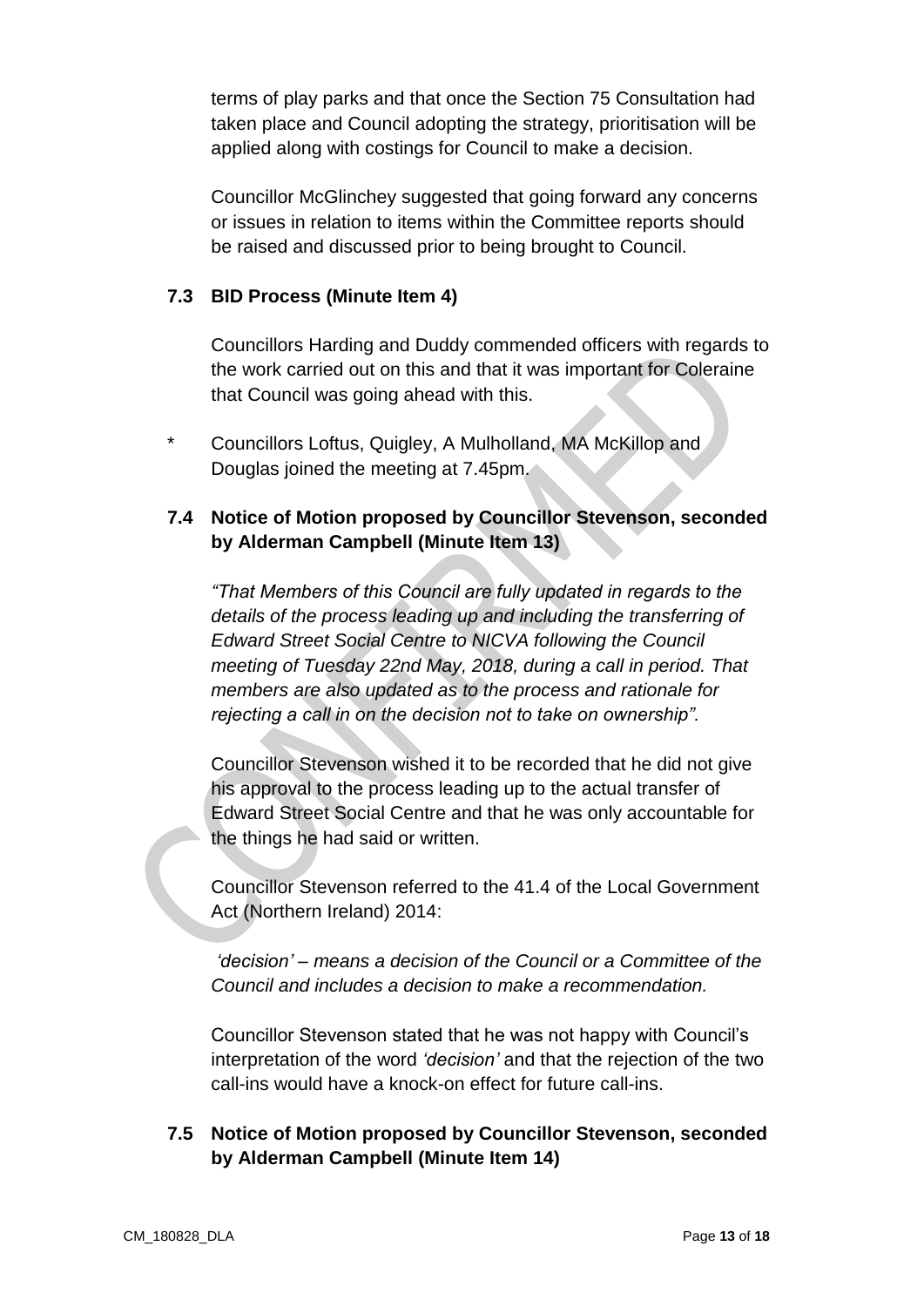*'That this Council ensure that an Audit of Need and Options Appraisal in relation to Community Facilities is carried out in all towns in the borough with a population of over 5,000. That these audits be carried out over the next four years and that it starts with the largest population in descending order, the first audit to be completed by March 2019.'*

Councillor Stevenson re-iterated that it would be beneficial for an Audit to be carried out across the Borough.

Councillor Stevenson re-proposed his Notice of Motion. There was no seconder to the Motion.

#### **7.6 Adoption of the Minutes**

Proposed by Councillor Holmes Seconded by Councillor Baird and

**AGREED** – that the Minutes of the Leisure and Development Committee meeting held Tuesday 14 August 2018 be adopted and the recommendations therein approved including correction to wording of recommendation at Item 7.1

# **8. MINUTES OF CORPORATE POLICY & RESOURCES COMMITTEE MEETING HELD TUESDAY 21 AUGUST 2018**

Councillor Quigley presented the Minutes and proposed their adoption.

### **Matters Arising**

### **8.1 Legal Services – (Minute Item 17)**

Councillor Duddy enquired if it was possible for Council to adopt a system of career progression for our solicitors and possibility of employing young graduate solicitors to assist them to gain experience in local government matters.

The Chief Executive informed Members that he would look into this and bring something back to Council.

### **8.2 Notice of Motion proposed by Councillor Stevenson, seconded by Alderman Campbell (Minute Item 15)**

*'That in the interest of inclusivity, accuracy and practicality, that the name Causeway Coast and Glens Borough Council be changed to*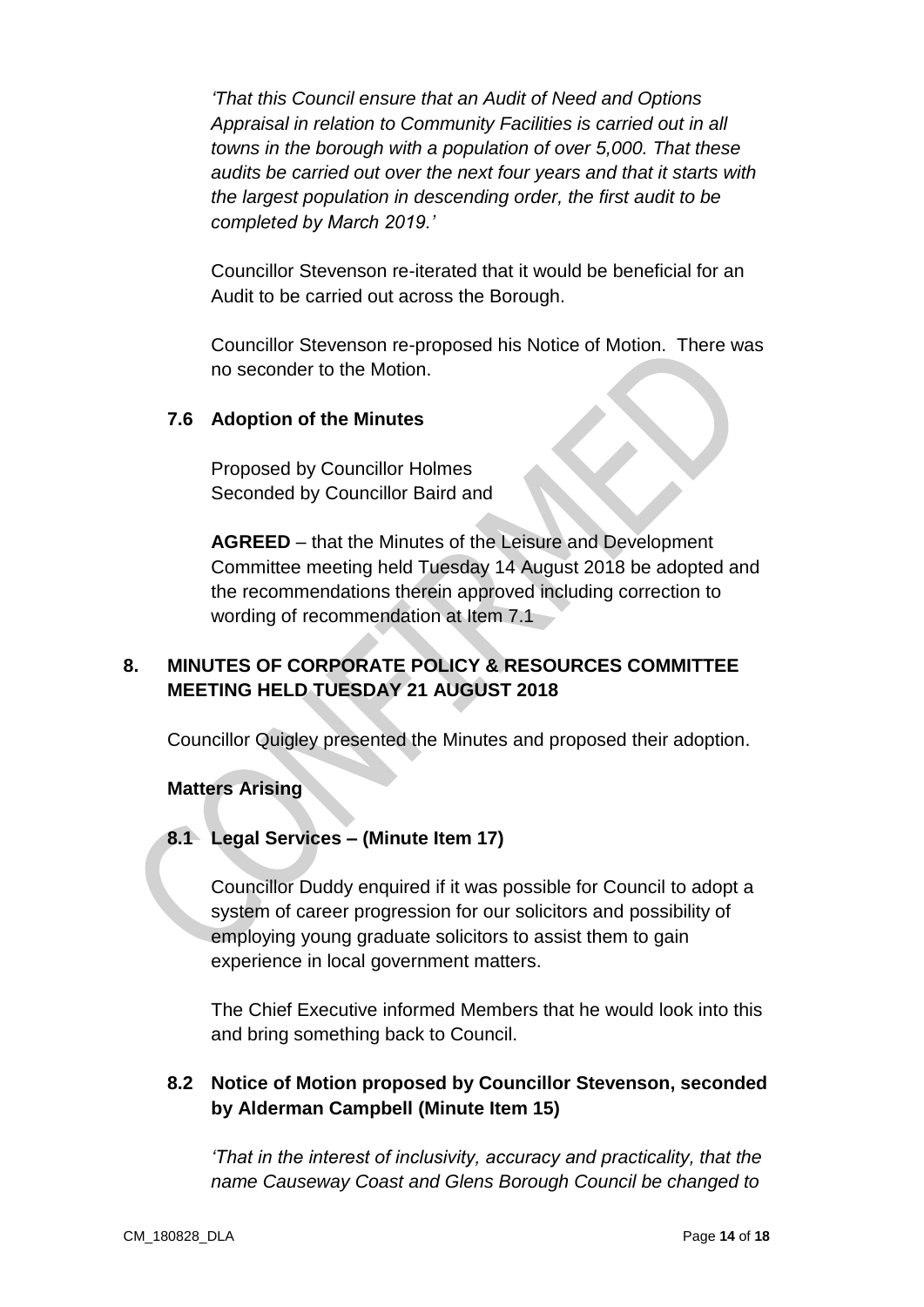*a singular name instead of a double name attached to a particular area which is not inclusive of the entirety of the four legacy councils which amalgamated, and that an equality impact assessment be carried out on the current Council name if it is not changed'*

Councillor Stevenson re-proposed that an Equality Impact Assessment be carried out on the current Council name. There was no seconder for this proposal.

### **8.3 Adoption of the Minutes**

Proposed by Councillor Quigley Seconded by Councillor MA McKillop and

**AGREED** – that the Minutes of the Corporate Policy & Resources Committee Meeting held Tuesday 21 August 2018 be adopted and the recommendations therein approved.

### **9. MATTERS FOR REPORTING TO THE PARTNERSHIP PANEL - LOCAL GOVERNMENT SIDE**

There were no matters for reporting to the Partnership Panel.

### **10. CONFERENCES**

The Chair advised of the following conferences, previously circulated;

 NILGA 2018 Annual Conference, Exhibition & Gala Awards to be held on Thursday 11 October 2018 in the Armagh City Hotel.

The Chair advised that any Member wishing to attend the above conference should contact Democratic Services.

Council noted the Conference schedule presented.

### **11. CORRESPONDENCE**

The Chief Executive advised of the following correspondence, previously circulated;

- Derry City and Strabane District Council Marie Curie and Motor Neurone Disease Association – Personal Independence Payments (PIP) in Northern Ireland (11 July 2018)
- Derry City and Strabane District Council Use of Medical Cannabis (11 July 2018)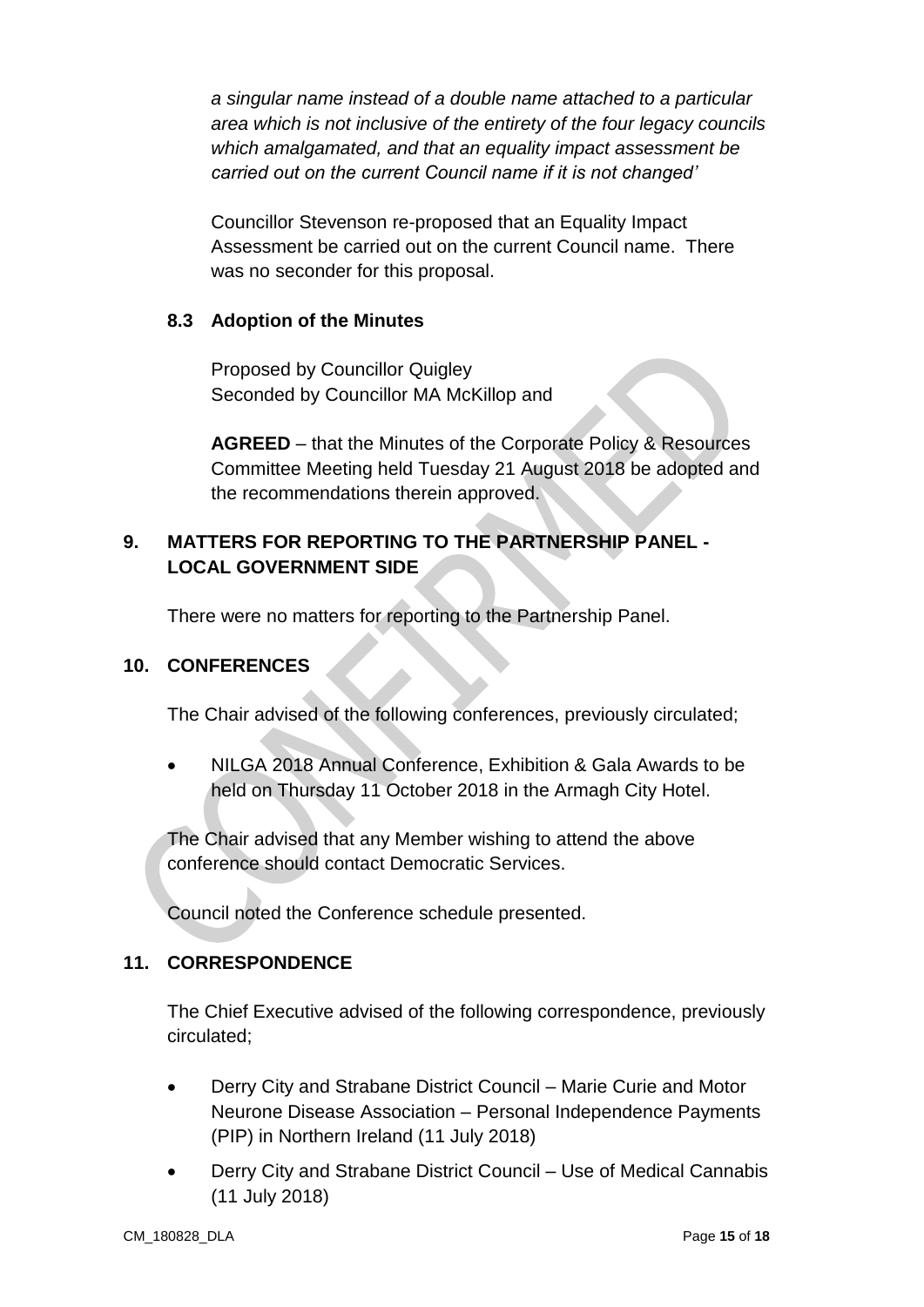- Department of Health Annual Progress Report (10 August 2018)
- Northern Ireland Commissioner for Children and Young People and Local Government Policy Division (NICCY) Department for Communities; Community Planning Conference Report – Co-Operation in Community Planning; Working with Children and Young People (13 August 2018)

**RESOLVED** – that Council note the correspondence as outlined above.

### **12. CONSULTATION SCHEDULE**

The Chief Executive advised of the following consultation documents, previously circulated;

- Devolution within Northern Ireland; Consultation for Member Councils 31 July 2018 – 30 September 2018 preparedness and Response
- Northern Ireland Audit Office; The Code of Data Matching Practice of the Comptroller and Audit General for Northern Ireland
- Department for Justice; Proposals to Extend the Unduly Lenient Sentence Scheme
- Northern Ireland Housing Executive; Draft Community Involvement Strategy Report 2018-2023

**RESOLVED** – that Council note the Consultation Schedule.

### **13. SEAL DOCUMENTS**

Members were advised of the undernoted items for signing and sealing by Council, approval having been previously granted and all necessary legislative requirements being met:

- 13.1 Grave Registry Certificates, Coleraine, Ballywillan, Agherton and Portstewart Cemeteries (No's No. 4667 – 4676 inclusive)
- **13.2** Grave Registry Certificates, Ballymoney Cemetery (No. 2937)
- **13.3** Performance Bond McLaughlin & Harvey Ltd and Causeway Coast and Glens Borough Council (reference ES 180206)
- **13.4** Deed of Dedication between Cushendun Building Preservation Trust and Causeway Coast and Glens Borough Council (reference L&D 170214)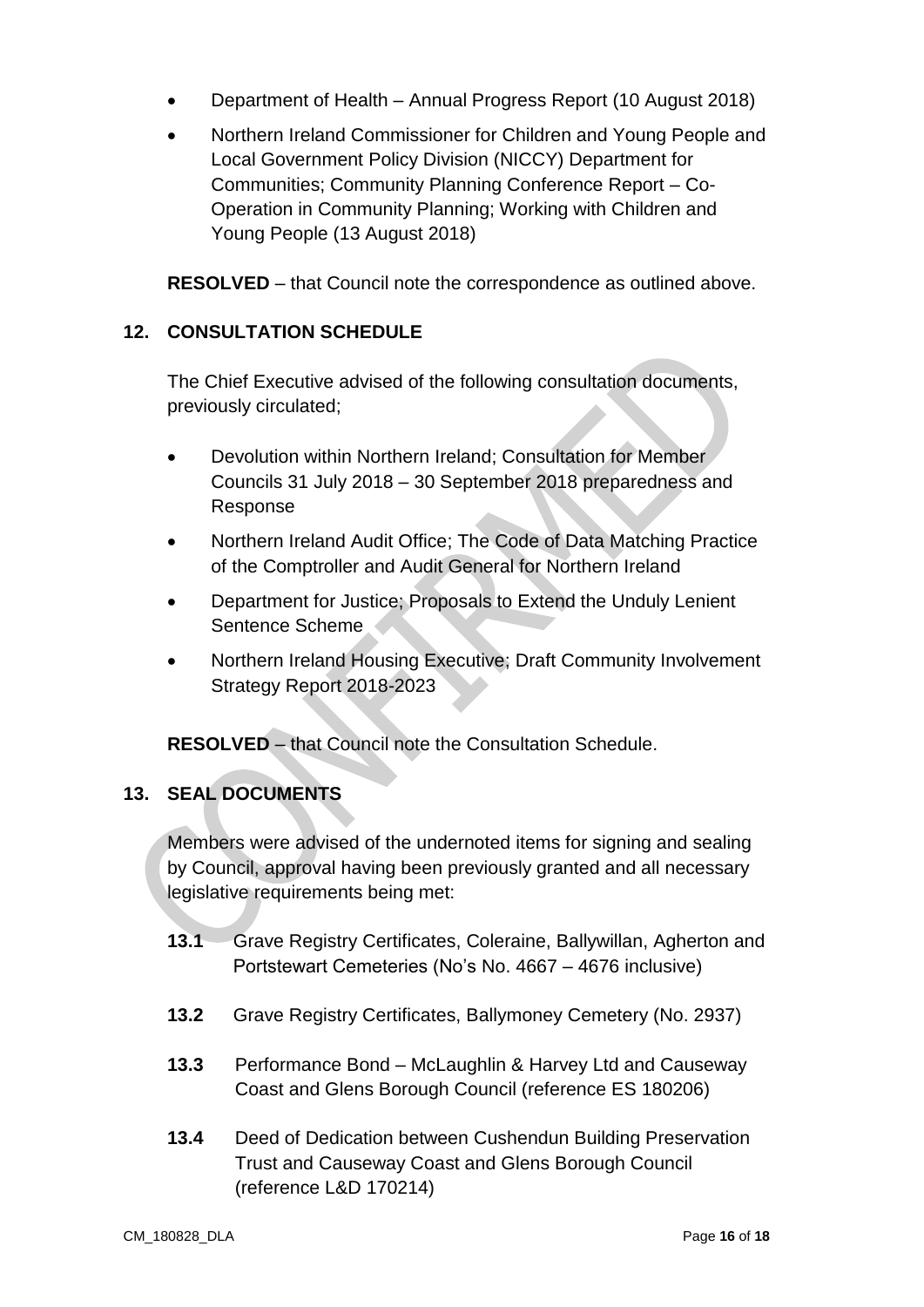- **13.5** Planning Agreement received for LA01/2016/1157/F (reference PC 180228 reconvened 180312)
- **13.6** Draft Easement/Right of Way at Reservoir Road, Corkey, Loughguile, Ballymoney (reference L&PSC 180627) (deferred)

Proposed by Councillor Stevenson Seconded by Councillor Knight-McQuillan and

**RESOLVED** - that the sealing of documents as listed (Items 13.1 – 13.6 inclusive) be approved.

# **14. NOTICE OF MOTION PROPOSED BY COUNCILLOR STEVENSON, SECONDED BY ALDERMAN CAMPBELL**

Councillor P McShane raised a Point of Order under Standing Order 15 – Motions.

*(1) Every motion shall be relevant to some matter*

- *a) In relation to which the Council:*
	- *i) has power or duties;*
	- *ii) is not prevented from taking action on by other legislation*

Councillor P McShane requested legal opinion on the Notice of Motion.

Councillor P McShane raised concerns in relation to Council pre-empting any outcomes and referred to the programming issues, and stated that equality legislation would come into play.

Councillor Stevenson stated his Notice of Motion as follows:

*"That this Council determine that the top ten capital projects decided by Members under each department head be completed by the end of the next Council term and that a workshop is held and a scheme agreed by March 2019, to bring the Riverside Park in Ballymoney up to a high standard, with work to be completed by 2021 and the necessary provision made for its upkeep going into the future. That Standing Orders are waived regarding this decision so that it cannot be rescinded by any new motion brought at any time, except by the agreement of 80% of its Members."*

Councillor Duddy raised a Point of Order under Standing Order 15.1 (2) – *that a motion shall be rejected within 48 hours if the wording or nature*